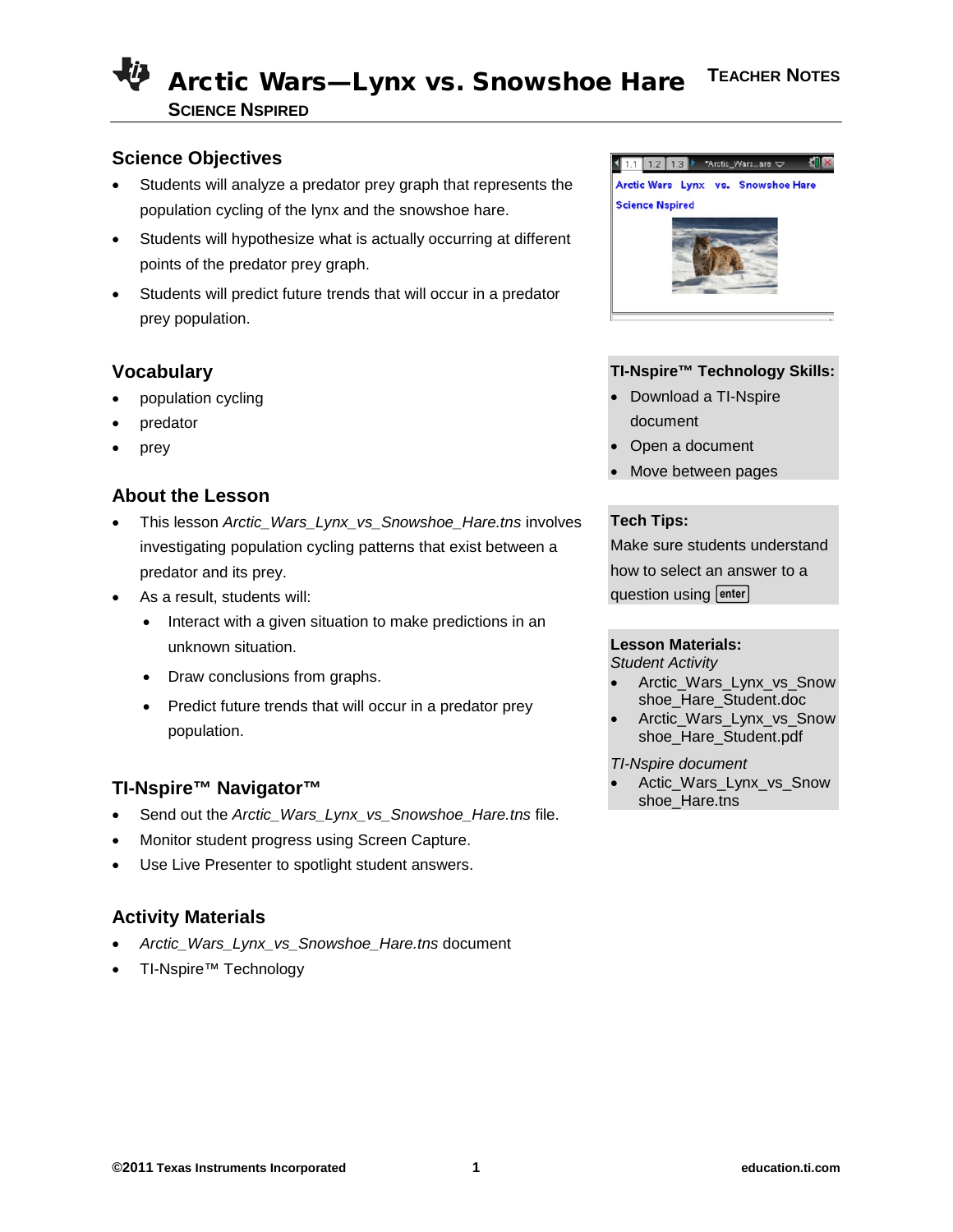## **Discussion Points and Possible Answers**

### **Move to page 1.3.**

1. Have students answer Questions 1 and 2 on either the handheld, on the activity sheet, or both. Answer Questions 3 and 4 on the activity sheet.



Q1. What is happening at Point 1 on the graph?

**Answer:** B. The prey population is rapidly increasing.

#### **TI-Nspire Navigator Opportunities**

It may be helpful to display the graph for the class to see the individual points being discussed.

Q2. What is happening at Point 2 on the graph?

**Answer:** B. The predator population is gradually increasing.

Q3. Describe what is happening at Point 3 on the graph.

**Possible Answer:** The predator population is increasing because of the availability of prey (food). The prey population is decreasing because of the increased predation by the predator population.

Q4. Analyze the rest of the graph. What overall pattern does the graph indicate?

**Possible Answer:** There is a repeating pattern. Whenever the prey population peaks, the predator population increases and peaks. There is a lag between the time when the prey population peaks and the predator population peaks. The two graphs are not mirror images of each other. The same pattern occurs when the prey population decreases.

#### **Move to page 1.5.**

Have students answer Question 5 on either the handheld, on the activity sheet, or both. Have students answer questions 6–8 on the activity sheet.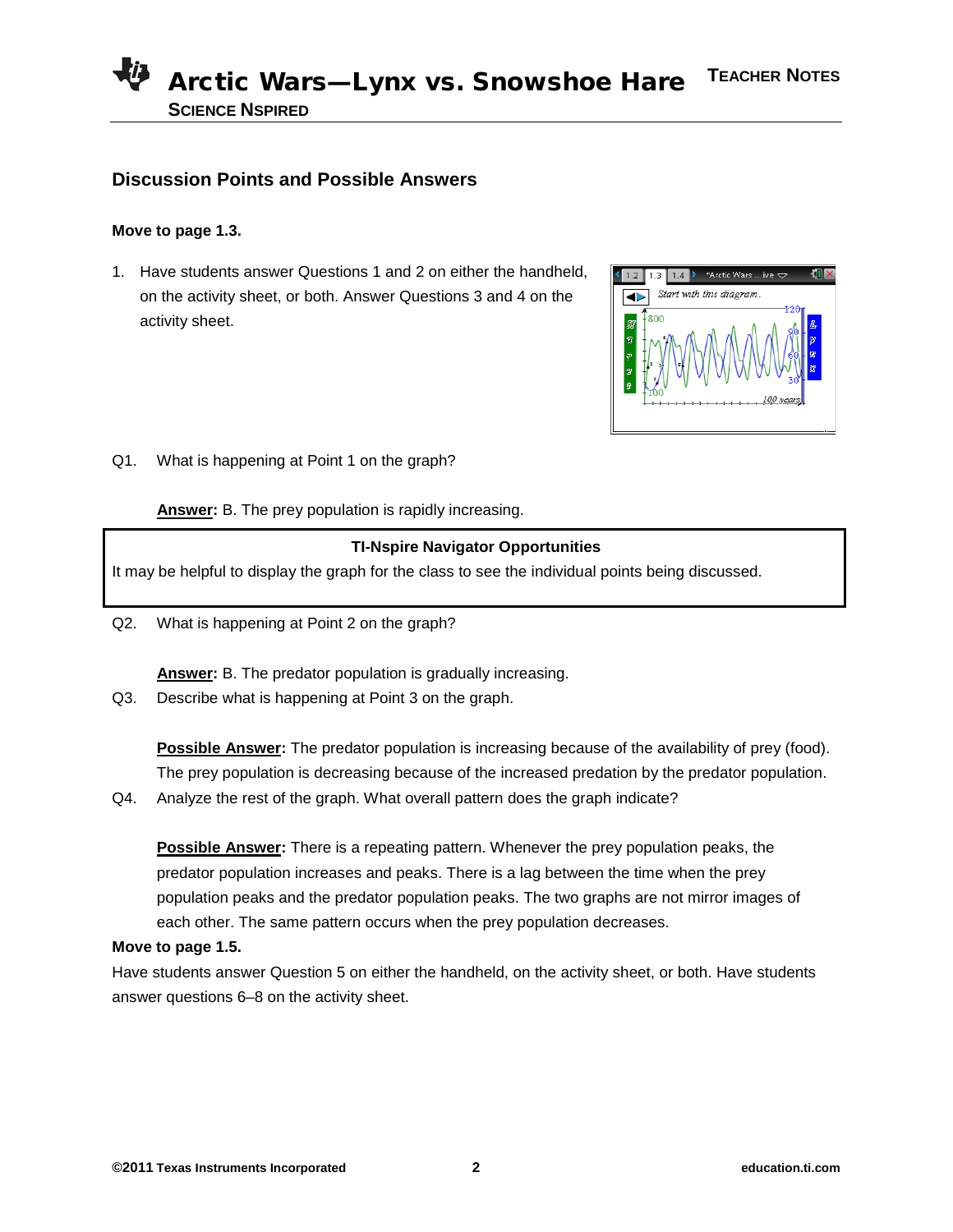2. Students will return to page 1.3, choose a new situation, and analyze the graph.



Tech Tip: Students just click the  $\triangleright$  or  $\triangleleft$  to move between situations.

Q5. What could have caused the hare population to behave as it did in the new situation?

**Answer:** B. disease that affected the hares

Q6. For each of the answer choices that you did not select in Question 5, explain why it is incorrect.

**Sample Answer:** Both choices A and D would result in an increase in the hare population. Choice C would result in a decline, but not to zero.

Q7. On the graph below, draw a line that shows the predicted population of the lynx.

### **Sample Answer:**



Q8. Explain your rationale for the predator graph you drew in Question 7.

**Sample Answer:** Since there are other prey besides the snowshoe hare, the predator population will not decrease to zero. It will decrease sooner and to a lower point than in the previous situation. Your students might also hypothesize that another rabbit population will move in. They might also say that, because of increased habitat space, other prey populations will increase. Each scenario would depend upon the time of the year the disease outbreak occurred. Accept any answer that correctly explains the graph.

#### **Move to pages 2.1 and 2.2.**

Have students answer the question on either the handheld, on the activity sheet, or both.